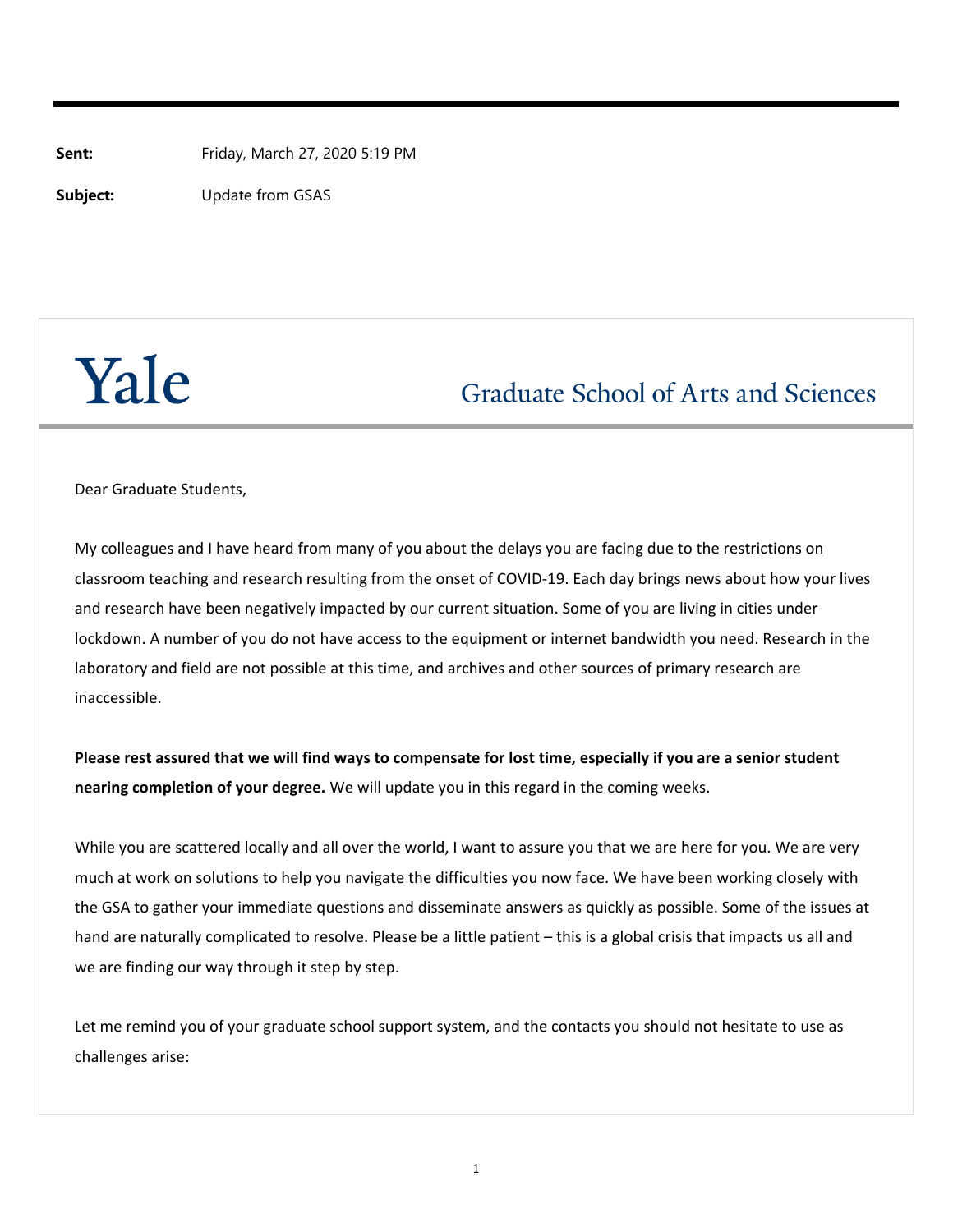**If you have issues pertaining to your academic progress** including issues with remote access, funding, or disruptions of any sort, please contact Richard Sleight at richard.sleight@yale.edu.

**For questions regarding your current teaching assignments**, please contact Pam Schirmeister at pamela.schirmeister@yale.edu.

**For assistance with disputes, disagreements or discrimination** from anyone inside or outside the Yale community, please contact Michelle Nearon at michelle.nearon@yale.edu or Denzil Streete at denzil.streete@yale.edu.

**For questions regarding university housing**, please contact George Longyear at george.longyear@yale.edu.

Please follow our social media accounts and check our COVID-19 GSAS FAQs webpage. If your question is not answered there, contact our communications director April Swieconek at april.swieconek@yale.edu.

I look forward to the day when I can welcome you back to campus. I deeply regret this will not come in time for Commencement, but we will be planning some way to celebrate your success in the near future. For now, please take excellent care of yourselves and those around you and stay strong.

With warm regards, Lynn Cooley Dean, Graduate School of Arts and Sciences

Copyright © 2020 Yale University • All rights reserved Graduate School of Arts and Sciences

ര്ര

This email was sent by: Yale University

P.O. BOX 208109, New Haven, CT, 06745 US